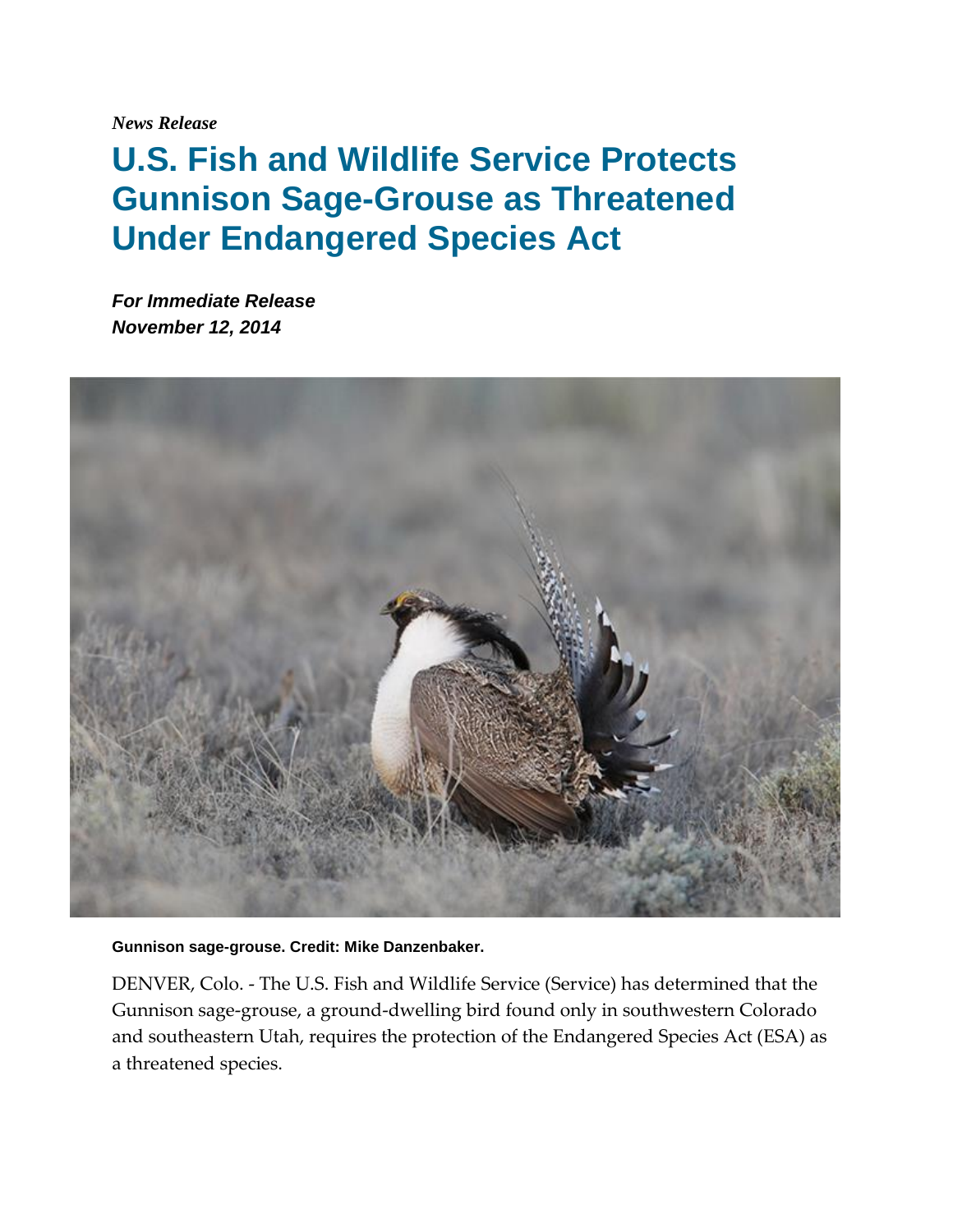The Service originally proposed to list the species as 'endangered' under the ESA in January 2013, but efforts by the two states, tribes, local communities, private landowners and other stakeholders to conserve the species and its habitat have helped reduce the threats to the bird sufficiently to give it the more flexibly protected status of 'threatened.' The Service's efforts to work with plaintiffs to extend the court settlement deadline to allow more time for development of conservation commitments by counties and states were unsuccessful, and therefore the agency must proceed with this listing and critical habitat designation today.

Today's listing decision will have no impact upon many of the area's agricultural landowners. Those who previously entered into agreements known as 'Candidate Conservation Agreements with Assurances' need only to continue to abide by those agreements in order to fully comply with the ESA. Other landowners who participate in the U.S. Department of Agriculture's Natural Resources Conservation Service programs including the 'Sage-Grouse Initiative, 'Working Lands for Wildlife' and the 'Conservation Reserve Program,' can continue to implement the practices covered by those programs with the knowledge that they will be consistent with the ESA.

In addition, because the Service has determined that the species is 'threatened', instead of 'endangered' the ESA provides the Service the flexibility to tailor the conservation measures needed to protect the species through a special 4(d) rule, which it intends to propose in early 2015 to allow still other ranchers, farmers and other landowners who commit to Gunnison sage-grouse conservation to continue to manage their lands without additional restrictions.

"USDA's partnerships with farmers and ranchers in voluntary efforts such as the 'Sage Grouse Initiative' and the 'Conservation Reserve Program' are helping to support both sound wildlife habitat management and agricultural production," said Jason Weller, Natural Resources Conservation Service Chief. "By harnessing innovative approaches included in today's announcement, USDA is committed to working with producers to voluntarily plan and deliver conservation activities that will help them be productive and give them certainty that they are in compliance with the ESA."

"While many people hoped that the extraordinary conservation efforts by our partners in Colorado and Utah would resolve all the threats faced by the Gunnison sage-grouse, the best available science indicates that the species still requires the Act's protection," said Service Director Dan Ashe. "This is a work in progress, however, and we will continue to join our partners in protecting and restoring the rangelands with the hope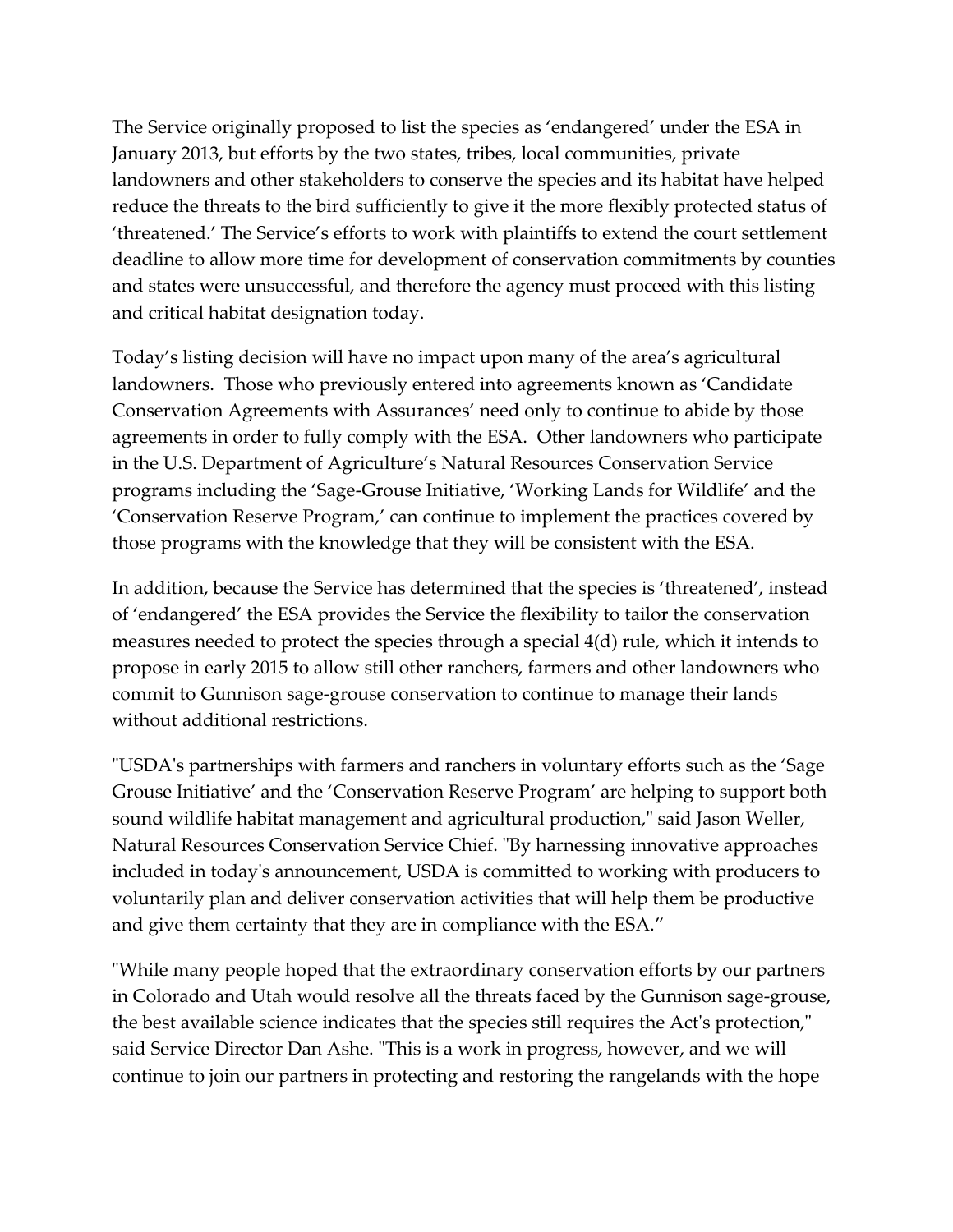that, in the near future, the Gunnison sage-grouse will no longer need additional protection."

## [Click here to read the rest of this story. »](http://www.fws.gov/mountain-prairie/pressrel/2014/11122014_ServiceProtectsGunnisonSageGrouseAsThreatenedUnderESA.php)

To build on recent work between the state, counties, and other stakeholders, the Service and the Governor of Colorado will convene stakeholders within the next few weeks, to discuss the upcoming 4(d) rule and steps to expeditiously return full management authority to the states of Colorado and Utah through delisting.

"We applaud the combined efforts of our many agency and local partners, as well as private landowners across the species' range, for tackling the significant challenges faced by the Gunnison sage-grouse," added Ashe. "Colorado Parks and Wildlife and Gunnison County in particular are to be commended for their many years of diligent, effective work to conserve habitat through easements and conservation agreements with landowners. Their work has made a difference that will allow more flexibility in managing this species under the ESA."

Noreen Walsh, Regional Director of the Service's Mountain-Prairie Region, said that the Service will take steps to minimize the impact of the threatened designation on activities that do not harm the species or contribute to its overall conservation.

"Our goal is to make sure we use of all the tools in our tool kit as we work with partners toward the recovery of this bird and the long-term conservation of its habitat," Walsh said. "We want to build upon the great work of Gunnison County and more recently Montrose, Dolores and San Miguel, to continue to foster growth of these populations in a way that recognizes the protections already in place. We hope to continue to work with our partners to recover this unique species and return it to exclusive state management as quickly as possible."

The Service will propose a 4(d) rule, which would tailor restrictions to only those that are necessary for the conservation of the species. Such a rule may exempt from ESA restrictions a number of ongoing activities, including properly managed livestock and ranching activities; routine agricultural practices on existing row crops, hay fields, and pastures; habitat improvement or protection projects conducted under the federal 'Sage-Grouse Initiative' or 'Conservation Reserve Program'; and limited expansion of existing agricultural, residential and commercial facilities. This proposed rule, if adopted, would be finalized in 2015.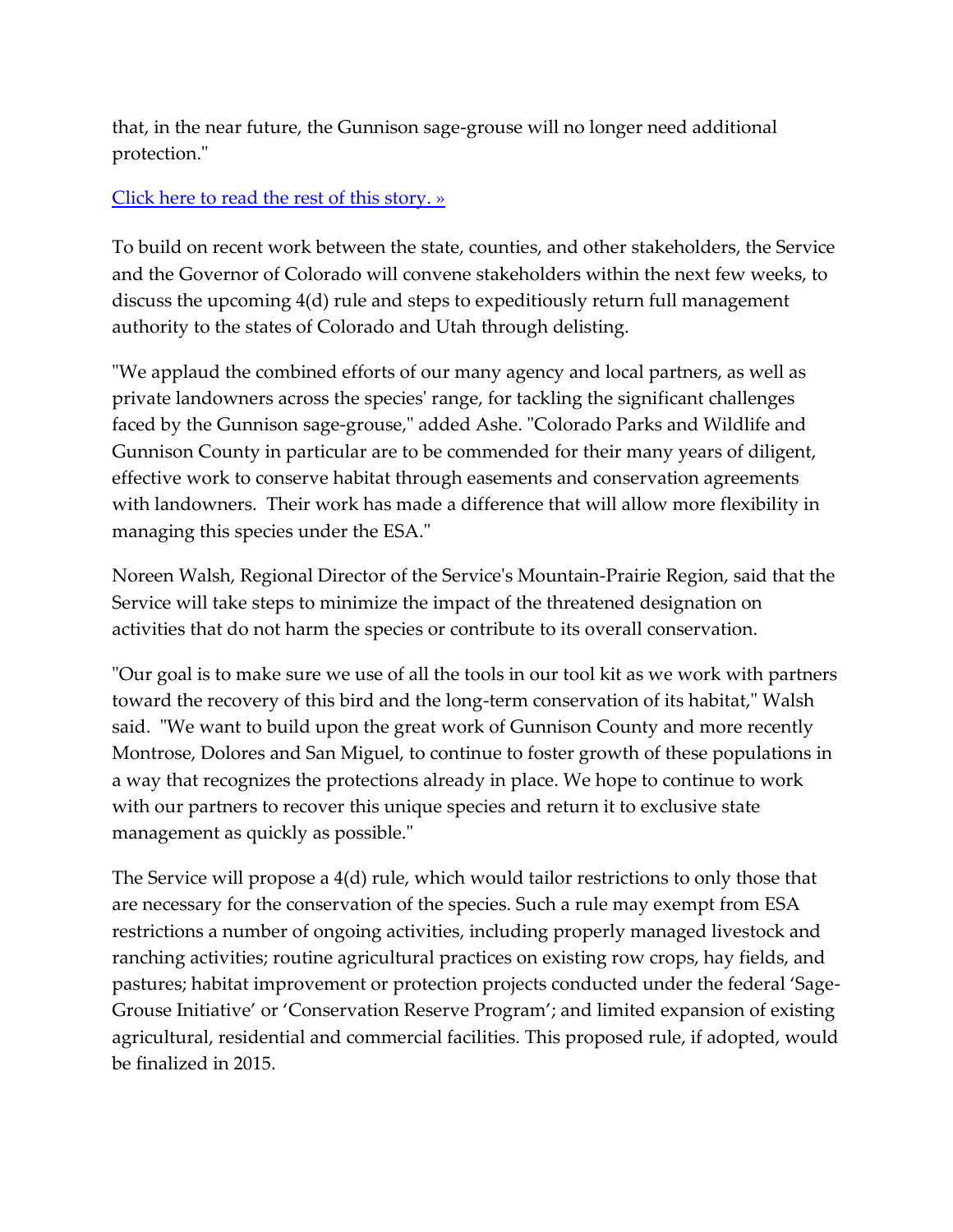By limiting ESA restrictions to only those that are necessary for the recovery of the sagegrouse, the Service would endeavor to promote land uses that are more favorable to the bird, such as ranching, and encourage continued participation in the USDA's 'Sage-Grouse Initiative' and 'Conservation Reserve Program.'

In making the listing determination, the Service found that, thanks to conservation efforts led by Gunnison County and Colorado Parks and Wildlife, the Gunnison Basin population, which includes about 80 percent of the remaining birds, currently appears stable. However, six smaller, isolated satellite populations, stretching from the edge of the San Luis Valley in southern Colorado to the edge of southeastern Utah, are much less robust, with populations as small as 16 birds and as large as 200. If anything happened to the core population, healthy satellite populations would be essential to enable the species to rebound.

"The health of sage-grouse in and around the Gunnison Basin is a key indicator of the health of sagebrush habitat, which also supports activities such as ranching and biggame hunting which are central to the western way of life in the area," Walsh added. "Efforts focused on recovery of sage-grouse populations will reap long-term benefits for rangelands and the economy of the region."

Concurrent with publication of the final rule, the Service is designating 1.4 million acres of critical habitat as necessary for the species' recovery and survival, including the satellite populations. The critical habitat designation only affects actions of federal agencies and it does not establish a refuge, restrict access to private land, or affect private activities on private lands.

The final critical habitat designation has been reduced by approximately 275,000 acres below the proposed designation, reflecting exclusion of properties with existing sagegrouse conservation plans or conservation easements, and refinement of some boundaries based on updated maps. In addition, the proposed Poncha Pass unit was removed from the final critical habitat designation because this landscape has demonstrated over time that it is not capable of supporting a self-sustaining population of Gunnison sage-grouse.

Once numerous in sagebrush and nearby meadow and streamside habitats in southwestern Colorado and southeastern Utah, Gunnison sage-grouse have declined to approximately 5,000 breeding birds occupying between seven and 12 percent of their historical range.